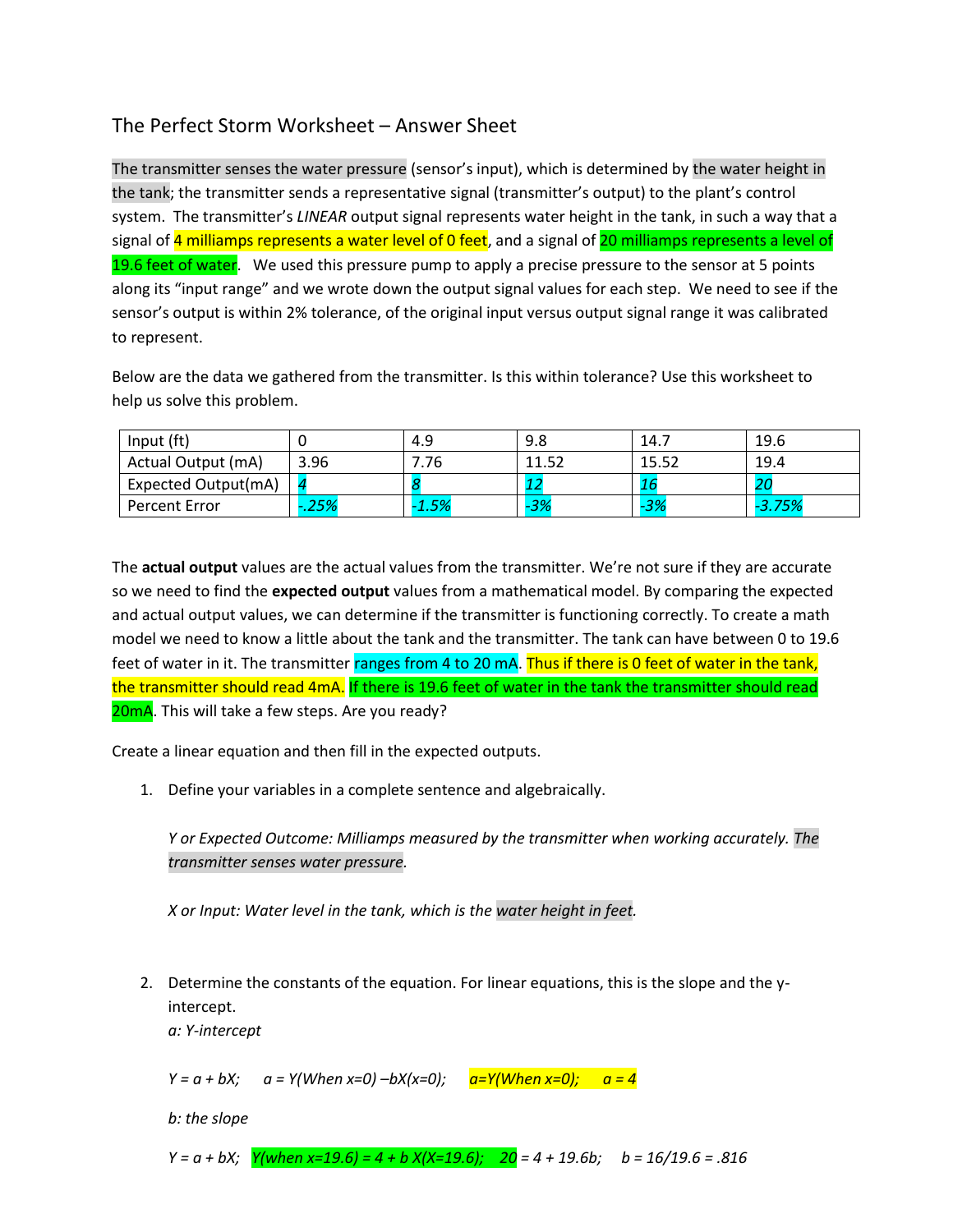3. Create the linear equation.

*Y = a + bX; Y = 4 + .816X*

4. Use the input values in the above table and your linear equation to fill in the expected output values in the table. Good job! Compare the actual and expected output values. Are they the same or different? Why?

*They are different because the transmitter is not working accurately; it is producing readings that are not free from error.* 

5. A percent is a fraction. To find the Percent Error, divide the difference between the actual and the expected output values by the overall range of the transmitter. Fill in the table.

> $%Error =$ Actual – Expected Overall Range

6. Are these values positive, negative or both? Why?

*They are negative because the transmitter is slightly underestimating the water pressure in the tank. As a result, the transmitter readings obtained represent lower water levels than the actual water levels.* 

7. Are there units for the percent error? Why or why not?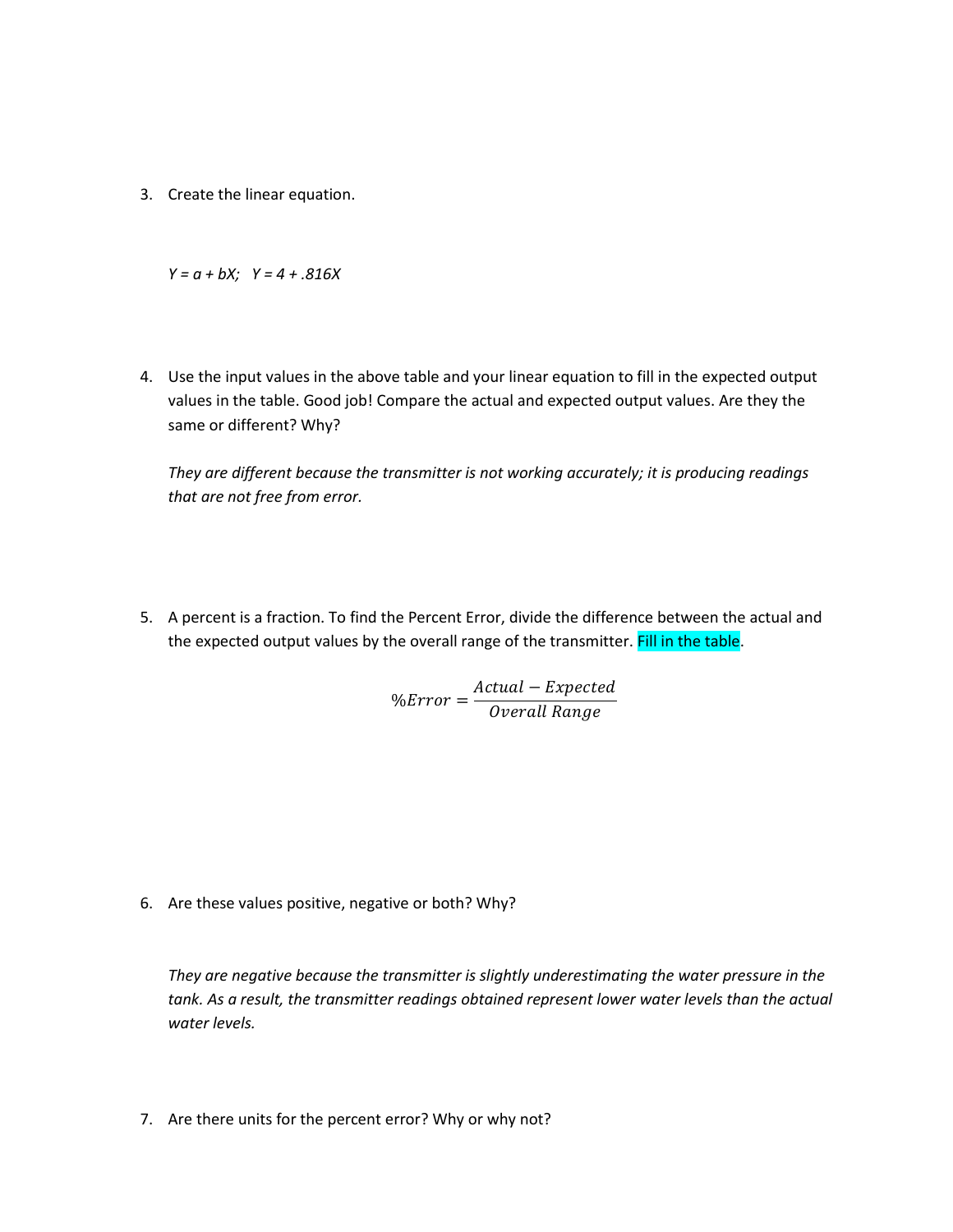*No, percent of error is expressed in percentages, which are "dimensionless" numbers, numbers that have no units attached. In this case, the percent of error is telling us how accurately the transmitter works regardless of the units in which the measurements are expressed.* 

Great work! Thank you for the careful analysis. Now let's see if this transmitter is functioning within tolerance. The magic number is 2%. Is the transmitter within 2% tolerance?

*No, as the water level in the tank increases the transmitter works less and less precisely. The last three measurements provided by the transmitter have a percent of error higher than 2%.* 

### Essay question

Your boss thanks you for all your hard work and now needs you to write up a report. This report will be read by all new recruits so something like this NEVER HAPPENS AGAIN. Explain in detail exactly what happened:

#### Paragraph one

- What was the original problem?
- Why did you collect data? Why are you comparing output with the **expected value**?

#### Paragraph two

- What did you find? What did the data tell you?
- Was the transmitter functioning within tolerance?
- What do you suggest needs to be done?

*The original problem was to determine whether a transmitter used to measure the water pressure in a tank was working accurately enough (i.e., within 2% tolerance – the error in measurement that is acceptable in this case-). I collected data on the actual values provided by the transmitter (i.e., transmitter readings) to compare them with the expected values/readings that a transmitter functioning accurately would have yielded. By doing this, I could compute the percent errors in measurement, and thus determine whether the transmitter was functioning accurately enough (i.e., 2% tolerance). To compute expected values, I created a linear equation. I knew that if there was 0 feet of water in the tank, the transmitter should have read 4mA and that if there was 19.6 feet of water in the tank the transmitter should have read 20mA. I collected both expected and actual values along 5 points in* the "input range", being the input the water level in the tank.

*I found that the transmitter was not functioning within 2% tolerance. Consequently, estimating the water level in the tank could not be done with enough confidence. I suggest having an Instrument Technician calibrate the transmitter in order to obtain accurate transmitter readings so that going forward we can fairly estimate the water level in the tank.*